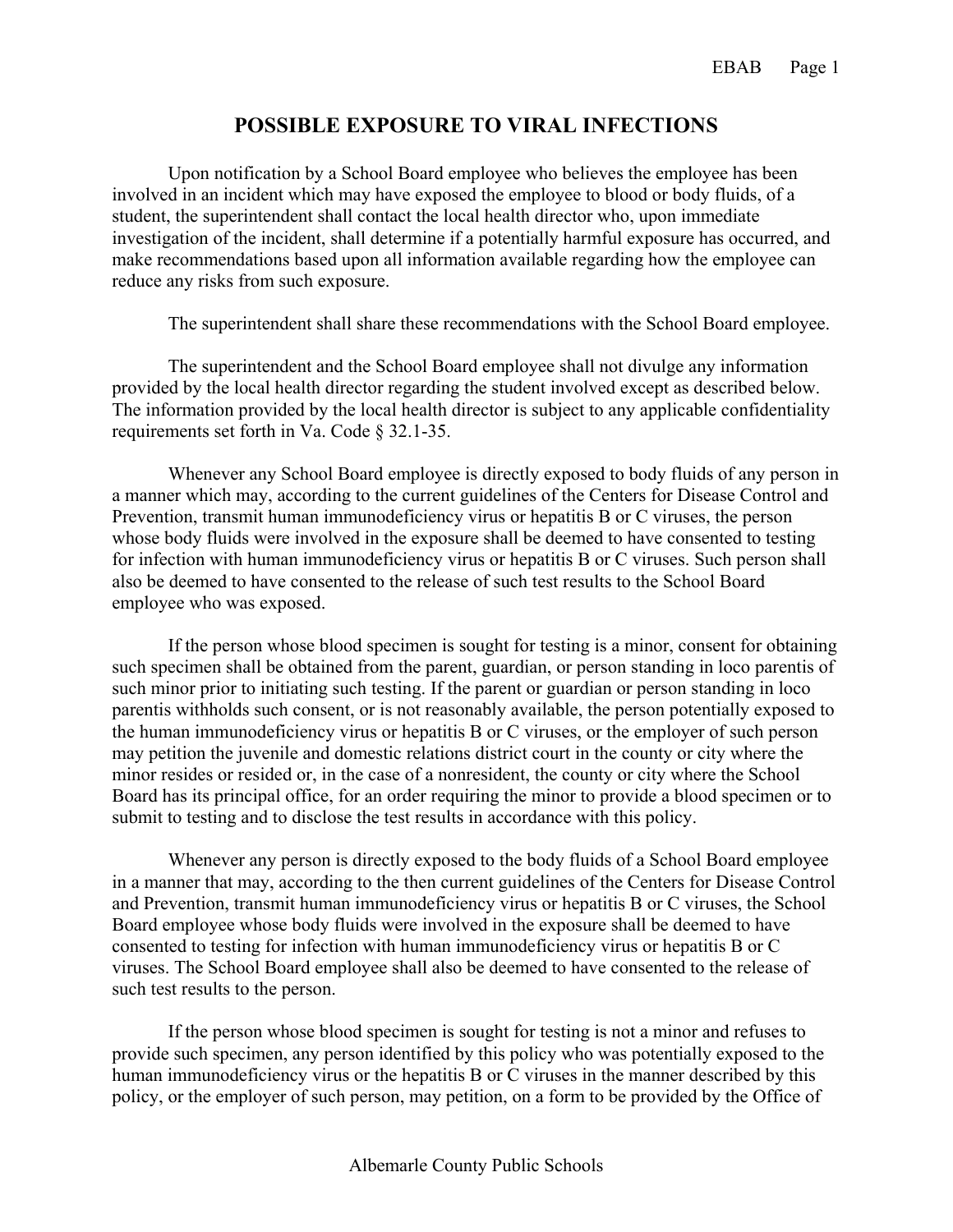the Executive Secretary of the Supreme Court of Virginia, the general district court of the county or city in which the person whose specimen is sought resides or resided, or, in the case of a nonresident, the county or city where the School Board has its principal office, for an order requiring the person to provide a blood specimen or to submit to testing and to disclose the test results in accordance with this policy. A copy of the petition, which shall specify the date and location of the hearing, shall be provided to the person whose specimen is sought. At any hearing before the court, the person whose specimen is sought or the person's counsel may appear. The court may be advised by the State Health Commissioner or the Commissioner's designee prior to entering any testing order. If the general district court determines that there is probable cause to believe that a person identified by this policy has been exposed in the manner prescribed by this policy, the court shall issue an order requiring the person whose bodily fluids were involved in the exposure to provide a blood specimen or to submit to testing, and to disclose the test results in accordance with this policy. If a testing order is issued, both the petitioner and the person from whom the blood specimen is sought shall receive counseling and an opportunity for face-to-face disclosure of any test results by a licensed practitioner or trained counselor.

For all persons to be tested, the School Board shall require a release for blood testing to be signed. For students under the age of 18, the release must be signed by a parent or legal guardian. Students age 14 and older must also sign the release. Students age 18 and older do not need a signature of parent or legal guardian. In addition, medical information of a student age 18 and older shall not be released to anyone but the student and other involved person in the blood or bodily fluid exposure in accordance with HIPAA guidelines.

Adopted: September 25, 2014 Amended: April 27, 2017; August 13, 2020

| Legal Ref:        |                       | Code of Virginia, 1950 as amended, §§ 22.1-271.3, 32.1-45.1.                                                                  |
|-------------------|-----------------------|-------------------------------------------------------------------------------------------------------------------------------|
| Cross Refs: GBEAB | JHCC.<br><b>JHCCA</b> | <b>Blood Borne Infectious or Contagious Diseases</b><br>Communicable Disease<br>Blood Borne Contagious or Infectious Diseases |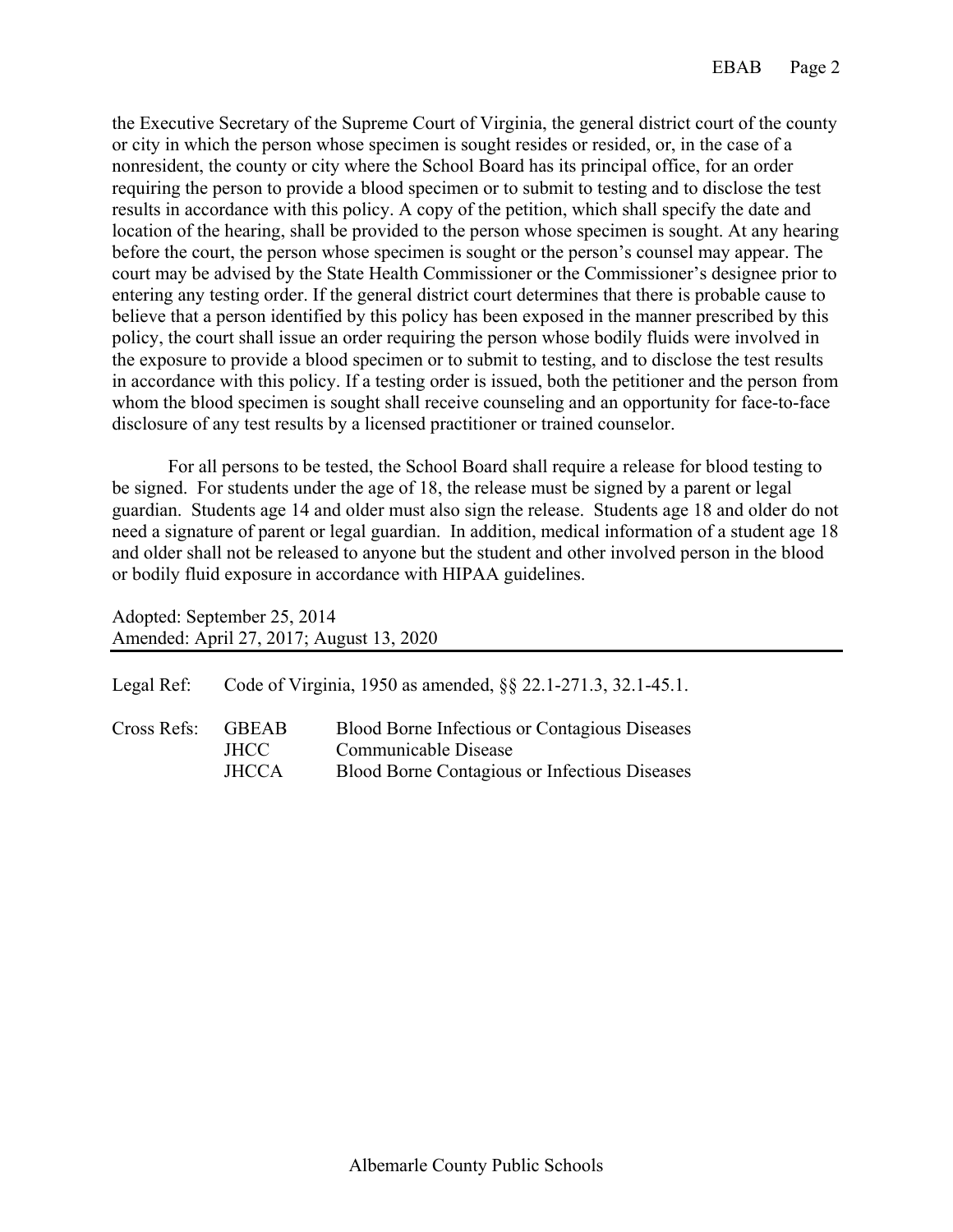## **PROCEDURES FOR POSSIBLE EXPOSURE TO VIRAL INFECTIONS**

The following procedures will be utilized to ensure all persons potentially affected by policy EBAB are informed of the policy and the processes surrounding it. The Albemarle County School Board intends for policy EBAB to apply to students and employees during school and school-related activities.

- 1. The superintendent or his/her designee will notify parents of ACPS students and students age 14 and older about Policy EBAB at the start of each school year. This notification will be included in the packet of required documents along with a receipt of notification to be signed by the student's parent or legal guardian and the student if age 14 and above, then returned to the school division offices.
- 2. The superintendent or his/her designee will notify employees of ACPS about Policy EBAB during employee orientation and annual training activities. This training will include a verification of the employee's participation and acknowledgement of notification.
- 3. In the event of an exposure to bodily fluids, the superintendent or his/her designee will speak to the parent / legal guardian of the student(s) who are under the age of 18 and also to student and / or the employee(s) involved instructing them on the process for being tested for viral infections based on the current protocols of the Centers for Disease Control.
- 4. When a blood test is required for an exposure incident, the form included with policy EBAB will be used. Signatures are required for students age 14 and older, parents / legal guardians of students under the age of 18 and employees who are to be tested. Each person to be tested must be documented on a separate form, and a copy must be sent to the superintendent's office.
- 5. The results of these tests must be disclosed to the involved persons. The school division will provide initial counseling and the opportunity for face-to-face disclosure of any test results by a licensed practitioner or trained counselor.
- 6. Costs of required testing and counseling pertaining to the student will be billed to the student's health insurance, if insured. Costs of required testing and counseling pertaining to employee will be billed to the employee's workers' compensation insurance. Any costs of required testing and counseling not covered by insurance will be paid by ACPS.